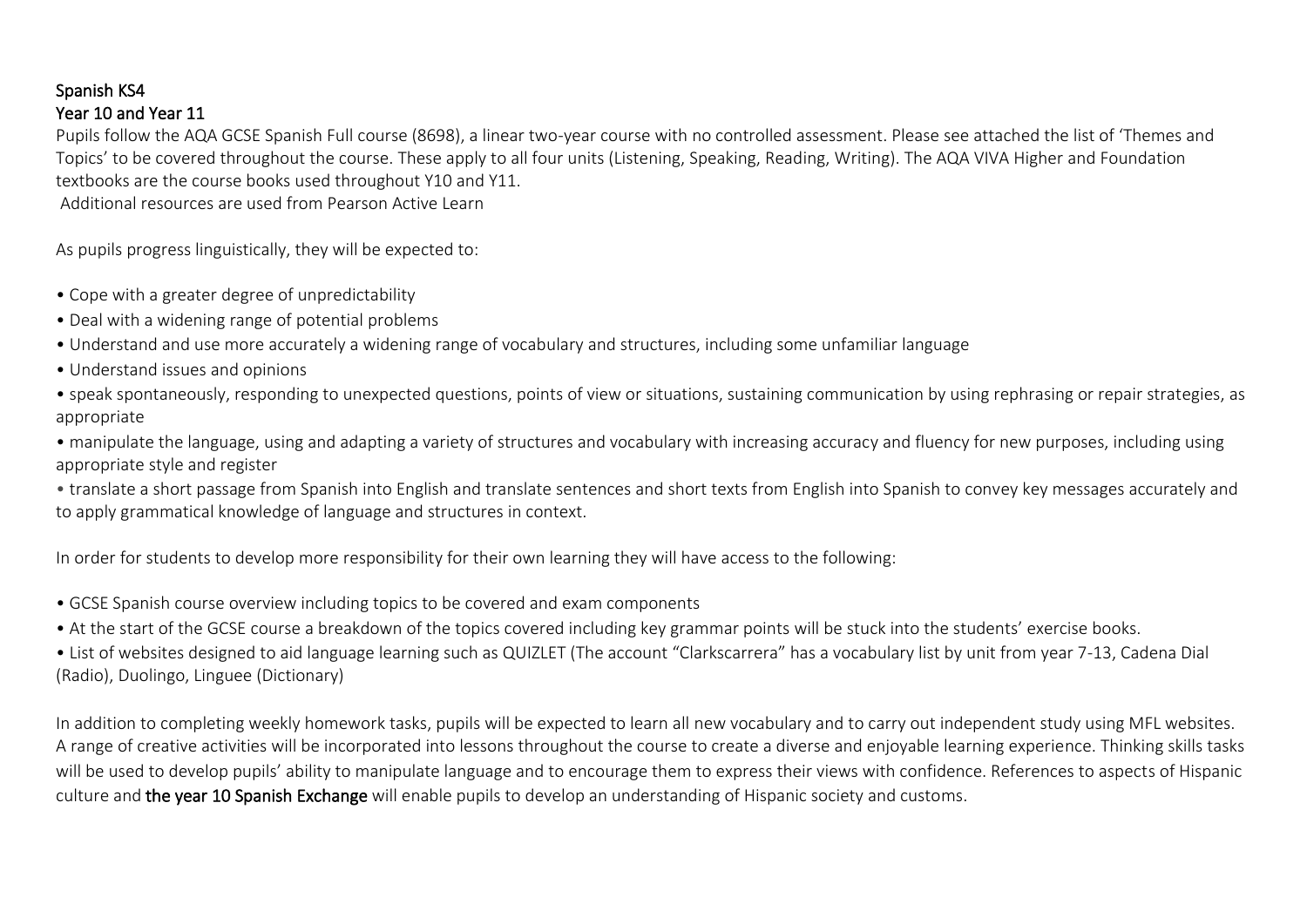|                   | <b>UNIT TITLE AND</b>                                                                                                                                                                                                                                                                                                                                                                             | <b>CONTENT</b>                                                                                                                                                                                                                 | <b>GRAMMAR</b>                                    | <b>REVISITED</b>                                                             | <b>CULTURE</b>                                                                                                                                                                                  |
|-------------------|---------------------------------------------------------------------------------------------------------------------------------------------------------------------------------------------------------------------------------------------------------------------------------------------------------------------------------------------------------------------------------------------------|--------------------------------------------------------------------------------------------------------------------------------------------------------------------------------------------------------------------------------|---------------------------------------------------|------------------------------------------------------------------------------|-------------------------------------------------------------------------------------------------------------------------------------------------------------------------------------------------|
|                   | <b>VISION</b>                                                                                                                                                                                                                                                                                                                                                                                     |                                                                                                                                                                                                                                |                                                   | <b>INFORMATION</b>                                                           |                                                                                                                                                                                                 |
| September/October | <b>Travel and Tourism</b><br>Higher<br>Module 1 p.6-27<br>Foundation<br>Module 1 p.6-25<br>This module provides<br>students with an<br>introduction GCSE with<br>an accessible topic<br>which they have<br>addressed in Year 9.<br>Students have a<br>knowledge of preterit<br>and present tense form<br>KS3. The units are<br>ordered in logical<br>progression of<br>grammatical<br>complexity. | Discussing holidays &<br>weather, saying what<br>you do in the summer,<br>talking about holiday<br>preferences, saying<br>what you did on<br>holiday, where you<br>stayed, booking<br>accommodation &<br>dealing with problems | Using three tenses<br>together<br>Imperfect Tense | Year 9 - theme of<br>holiday including<br>preterite and<br>imperfect tenses. | Awareness of Spanish speaking<br>tourist destinations around the<br>world.<br>Spanish holiday preferences.<br>Awareness of types of<br>accommodation specific to Spain<br>e.g. Parador, Hostal. |

## YEAR 10 CURRICULUM MAP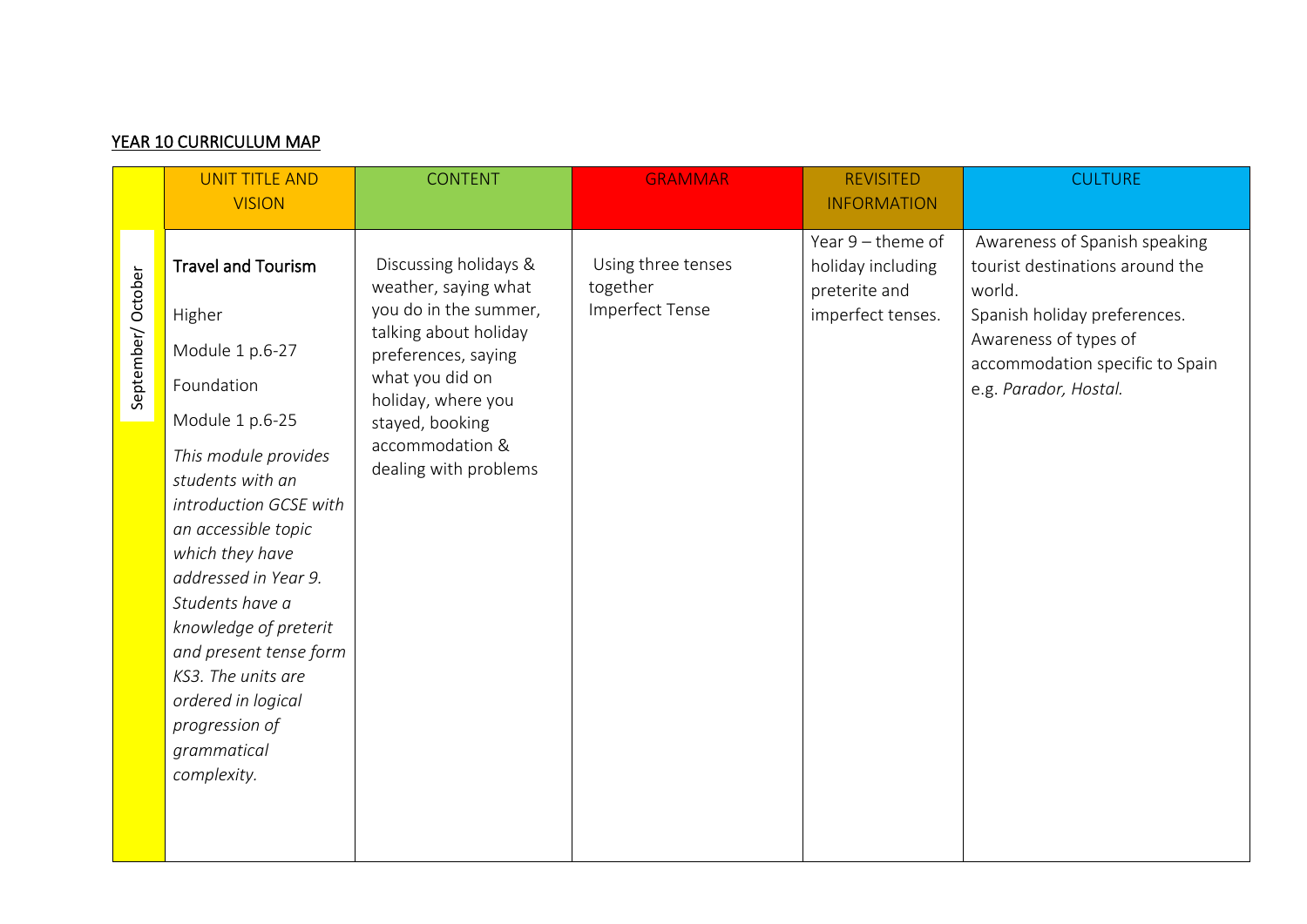|                    | My Studies Life at      |                                                                                            |                                            | Revisiting basic                                                        | Differences between UK and                                                                 |
|--------------------|-------------------------|--------------------------------------------------------------------------------------------|--------------------------------------------|-------------------------------------------------------------------------|--------------------------------------------------------------------------------------------|
|                    | school                  | Giving opinions of                                                                         | Using object pronouns,                     | school vocabulary                                                       | Spanish education systems.                                                                 |
|                    | Higher                  | school subjects,                                                                           | negatives,                                 | from term 2 year                                                        | Students do not typically wear                                                             |
| November/December  | Module 2 p.28-49        | describing school<br>facilities, uniform and<br>the school day,<br>describing your school, | comparative/superlative<br>Using negatives | 7. Revisiting of<br>year 9 term 1.<br>Revisiting of<br>comparative from | uniforms in state schools. Teachers<br>are referred to by their first names.<br>ESO 12-16. |
|                    | Foundation              |                                                                                            |                                            |                                                                         |                                                                                            |
|                    | Module 2 p. 26-45       | talking about school                                                                       |                                            | year 8 term 2.                                                          |                                                                                            |
|                    | The topic of school has | rules & problems, plans                                                                    |                                            |                                                                         |                                                                                            |
|                    | been covered in KS3 in  | for a school exchange,                                                                     |                                            |                                                                         |                                                                                            |
|                    | both years 7 and 9.     | activities and                                                                             |                                            |                                                                         |                                                                                            |
|                    | The comparative and     | achievements                                                                               |                                            |                                                                         |                                                                                            |
|                    | superlative are         |                                                                                            |                                            |                                                                         |                                                                                            |
|                    | revisited and built on  |                                                                                            |                                            |                                                                         |                                                                                            |
|                    | using a range of        |                                                                                            |                                            |                                                                         |                                                                                            |
|                    | negatives               |                                                                                            |                                            |                                                                         |                                                                                            |
|                    |                         |                                                                                            |                                            | Revisit family                                                          | Mafalda cartoon character. Spanish                                                         |
|                    | Me, my family and       | Talking about friends &                                                                    | Revisiting present tense &                 | vocabulary from                                                         | family types.                                                                              |
|                    | friends                 | family, describing<br>people, talking about                                                | adjectival agreements                      | year 7 term 3.                                                          |                                                                                            |
|                    |                         |                                                                                            |                                            | revisiting adjective                                                    |                                                                                            |
|                    | Higher                  | social networks, making                                                                    | Llevarse bien/mal                          | agreement from                                                          |                                                                                            |
|                    | Module 3 p.50-71        | arrangements,<br>expressing reading                                                        |                                            | year 7 term 1.                                                          |                                                                                            |
|                    | Foundation              | preferences                                                                                |                                            |                                                                         |                                                                                            |
|                    | Module 3 p.46-65        |                                                                                            |                                            |                                                                         |                                                                                            |
|                    | The topic of family and |                                                                                            |                                            |                                                                         |                                                                                            |
| January / February | friends has been        |                                                                                            |                                            |                                                                         |                                                                                            |
|                    | visited in year 7.      |                                                                                            |                                            |                                                                         |                                                                                            |
|                    | Reflexive verbs have    |                                                                                            |                                            |                                                                         |                                                                                            |
|                    | been seen before and    |                                                                                            |                                            |                                                                         |                                                                                            |
|                    | are now addressed in    |                                                                                            |                                            |                                                                         |                                                                                            |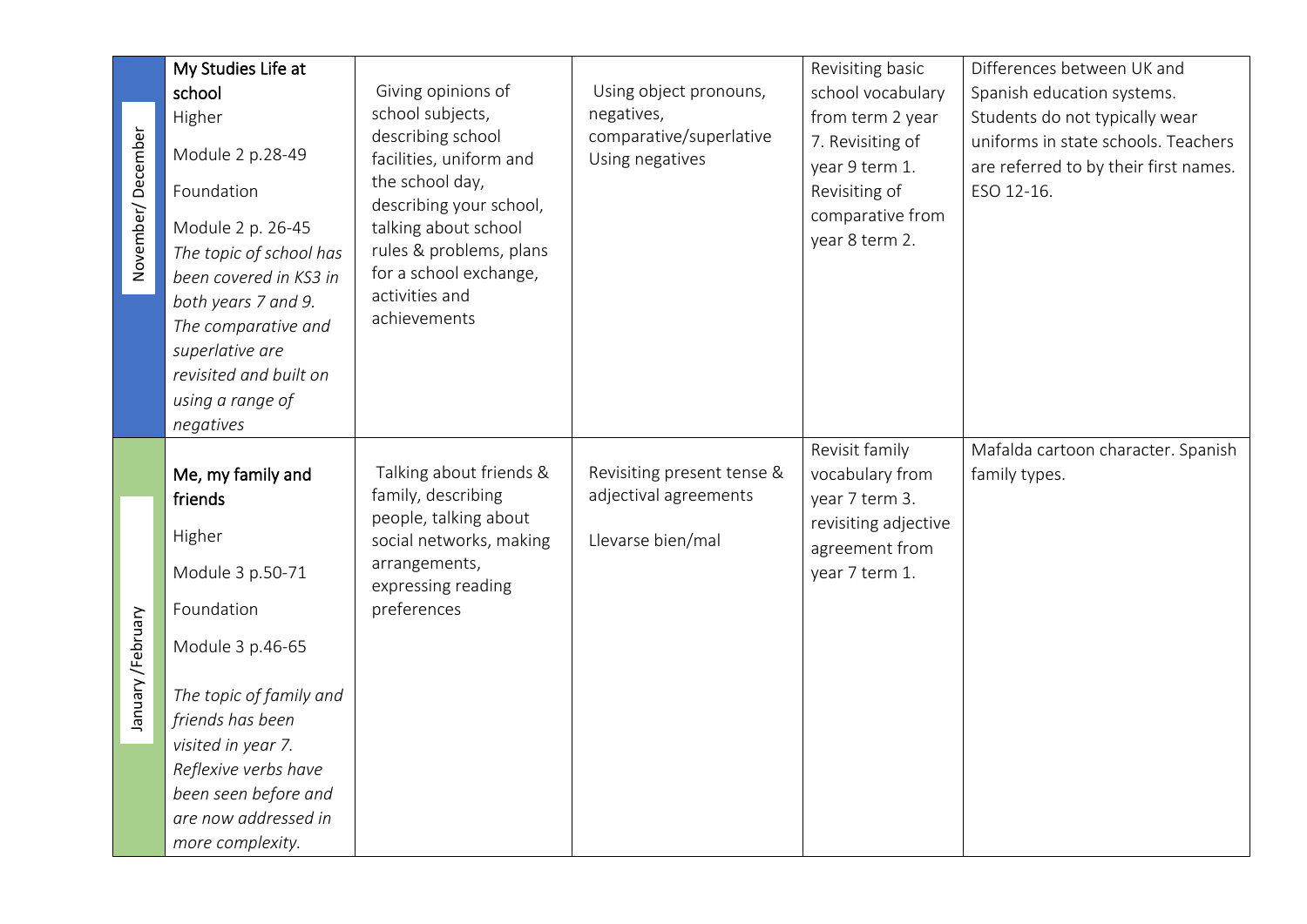| March/April | Free time activities<br>Technology in<br>everyday life<br>Higher<br>Module 4 p.72-93                                                                                                                                                                                                      | Talking about free-time<br>activities, TV programmes<br>& films, what you usually<br>do, sports, what's<br>trending, different types<br>of entertainment, who<br>inspires you                                               | Using a range of past<br>tenses, in particular, the<br>imperfect              | Revisiting year 7<br>term 4 free time<br>vocabulary<br>Revisiting the<br>imperfect from<br>year 9 term 2 | Los premios GOYA - Spanish film<br>awards. Flamenco and outdoor<br>cinema                                                          |
|-------------|-------------------------------------------------------------------------------------------------------------------------------------------------------------------------------------------------------------------------------------------------------------------------------------------|-----------------------------------------------------------------------------------------------------------------------------------------------------------------------------------------------------------------------------|-------------------------------------------------------------------------------|----------------------------------------------------------------------------------------------------------|------------------------------------------------------------------------------------------------------------------------------------|
|             | Foundation<br>Module 4 p.66-87<br>Free time activities<br>have been addressed<br>in year 7 This unit<br>consolidates the use of<br>preterit and imperfect<br>tenses together.                                                                                                             |                                                                                                                                                                                                                             |                                                                               |                                                                                                          |                                                                                                                                    |
| May/July    | Home, town,<br>neighbourhood and<br>region<br>Higher<br>Module 5 p.94-115<br>Foundation<br>Module 5 p.88-109<br>The topic has been<br>visited in years 8 and<br>9. The conditional and<br>future perfect tense<br>are added to allow for<br>further complexity in<br>speaking and writing | Talking about places in a<br>town, shops, describing<br>the features of a region<br>and planning what to do,<br>shopping for<br>clothes/presents, talking<br>about problems in a town,<br>describing a visit in the<br>past | Using the conditional; using<br>demonstrative adjectives<br>The future tense. | Revisit year 8 term<br>one city<br>vocabulary.<br>Revisiting year 9<br>term 4 my area<br>vocabulary.     | Famous cities in Spanish speaking<br>countries including Valencia and<br>Cordoba.<br>Awareness of destinations in South<br>America |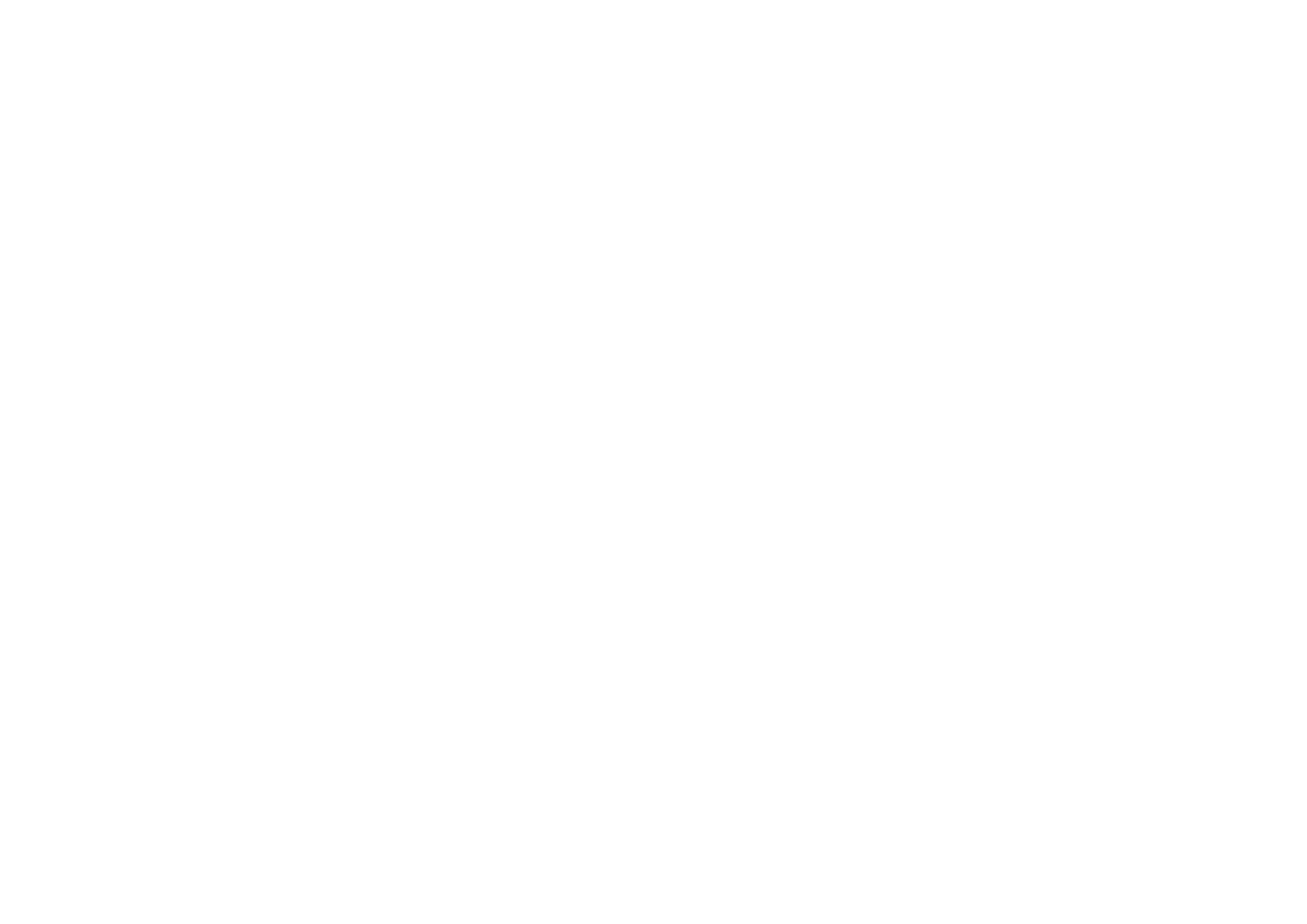## YEAR 11 CURRICULUM MAP

|                   | <b>UNIT TITLE AND VISION</b>        | <b>CONTENT</b>                                                              | <b>GRAMMAR</b>                                                           | <b>REVISITED</b><br><b>INFORMATION</b>                  | <b>CULTURE</b>                                                                 |
|-------------------|-------------------------------------|-----------------------------------------------------------------------------|--------------------------------------------------------------------------|---------------------------------------------------------|--------------------------------------------------------------------------------|
|                   | <b>Customs and Festivals</b>        | Describing mealtimes,<br>talking about<br>illnesses/injuries, typical       | Using the passive and<br>knowing when to<br>avoid it.<br>Reflexive verbs | Revisit restaurant<br>vocabulary from<br>year 8 term 3. | Foods from the Hispanic World<br>Festivals from Spain.<br>The day of the dead. |
|                   | Higher                              | foods, comparing different<br>festivals, describing a                       | Preterit tense.                                                          | Revisit reflexive<br>verbs, year 7 term                 | Christmas and new year's<br>traditions in Spain. Benicassim                    |
| September/October | Module 6 p.116-137<br>Foundation    | special day, ordering in a<br>restaurant, talking about a<br>music festival |                                                                          | 1 llamarse and<br>year 10, January                      | music festival.                                                                |
|                   | Module 6 p.110-131                  |                                                                             |                                                                          | llevarse bien                                           |                                                                                |
|                   | In year 11 students should be       |                                                                             |                                                                          | Revisit preterite<br>from Year 9 term                   |                                                                                |
|                   | adept at listening and reading      |                                                                             |                                                                          | 3 and year 8 term                                       |                                                                                |
|                   | skills which have been stressed     |                                                                             |                                                                          | 2.                                                      |                                                                                |
|                   | throughout KS3 and year 10.         |                                                                             |                                                                          |                                                         |                                                                                |
|                   | Students are now working towards    |                                                                             |                                                                          |                                                         |                                                                                |
|                   | perfecting writing, reading and     |                                                                             |                                                                          |                                                         |                                                                                |
|                   | speaking skills and adding in the   |                                                                             |                                                                          |                                                         |                                                                                |
|                   | additional complexity required for  |                                                                             |                                                                          |                                                         |                                                                                |
|                   | the higher grades.                  |                                                                             |                                                                          |                                                         |                                                                                |
|                   | Students build an awareness of      |                                                                             |                                                                          |                                                         |                                                                                |
|                   | Spanish foods which builds on their |                                                                             |                                                                          |                                                         |                                                                                |
|                   | knowledge and experience from       |                                                                             |                                                                          |                                                         |                                                                                |
|                   | the KS3 Spanish restaurant visit.   |                                                                             |                                                                          |                                                         |                                                                                |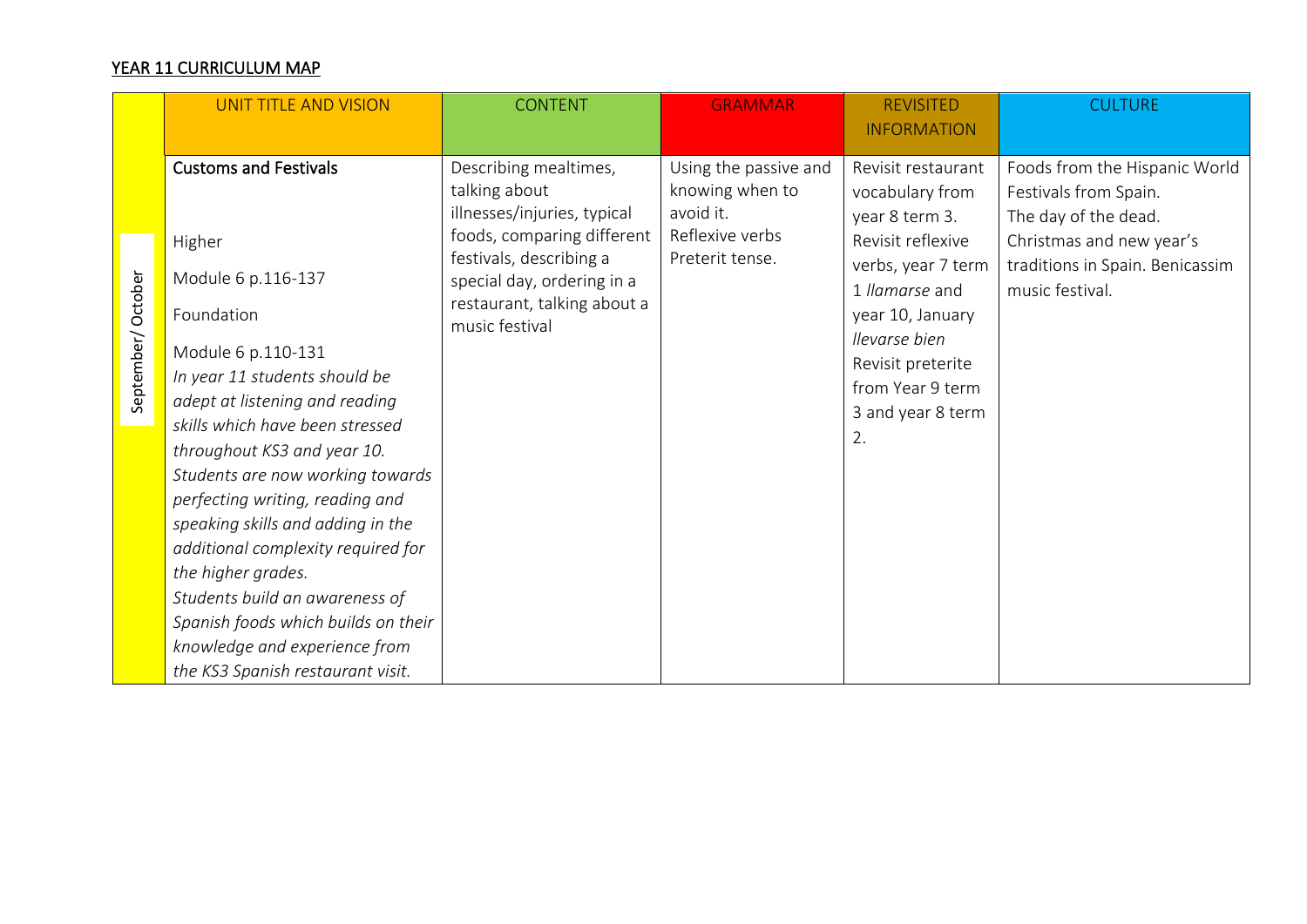|                   | <b>Education post 16</b>               | Talking about different    | Revising the          | Revisit school      | The uses of languages in future |
|-------------------|----------------------------------------|----------------------------|-----------------------|---------------------|---------------------------------|
|                   |                                        | jobs, how you earn         | conditional           | vocabulary from     | careers.                        |
|                   | Jobs, careers, choices and             | money, work experience,    | Using the subjunctive | year 7 term 2.      | Facts on the number of young    |
|                   | ambitions                              | applying for a summer job, | with cuando           | Revisit conditional | people who live at home at 30   |
|                   |                                        | discussing gap years and   | Soler                 | from year ten       | years old and why.              |
|                   | Higher                                 | plans for the future       | Present continuous.   | June.               |                                 |
|                   |                                        |                            | Indirect object       |                     |                                 |
|                   | Module 7 p.138-159                     | Oral exam preparation.     | pronouns              |                     |                                 |
|                   | Foundation                             | Mock exam feedback and     |                       |                     |                                 |
| November/December |                                        | action plan.               |                       |                     |                                 |
|                   | Module 7 p.132-151<br><b>MOCK EXAM</b> |                            |                       |                     |                                 |
|                   |                                        |                            |                       |                     |                                 |
|                   | Students complete a full mock          |                            |                       |                     |                                 |
|                   | exam in November which is used         |                            |                       |                     |                                 |
|                   | to give them practical experience      |                            |                       |                     |                                 |
|                   | of the Speaking exam which is          |                            |                       |                     |                                 |
|                   | difficult to fully replicate in class. |                            |                       |                     |                                 |
|                   | Staff give individual and class level  |                            |                       |                     |                                 |
|                   | feedback which forms a basis for       |                            |                       |                     |                                 |
|                   | teaching and interventions in the      |                            |                       |                     |                                 |
|                   | coming term.                           |                            |                       |                     |                                 |
|                   | The topic of work allows for           |                            |                       |                     |                                 |
|                   | discussion of the future application   |                            |                       |                     |                                 |
|                   | of language skills since students      |                            |                       |                     |                                 |
|                   | may be previously unaware of the       |                            |                       |                     |                                 |
|                   | benefits of learning languages.        |                            |                       |                     |                                 |